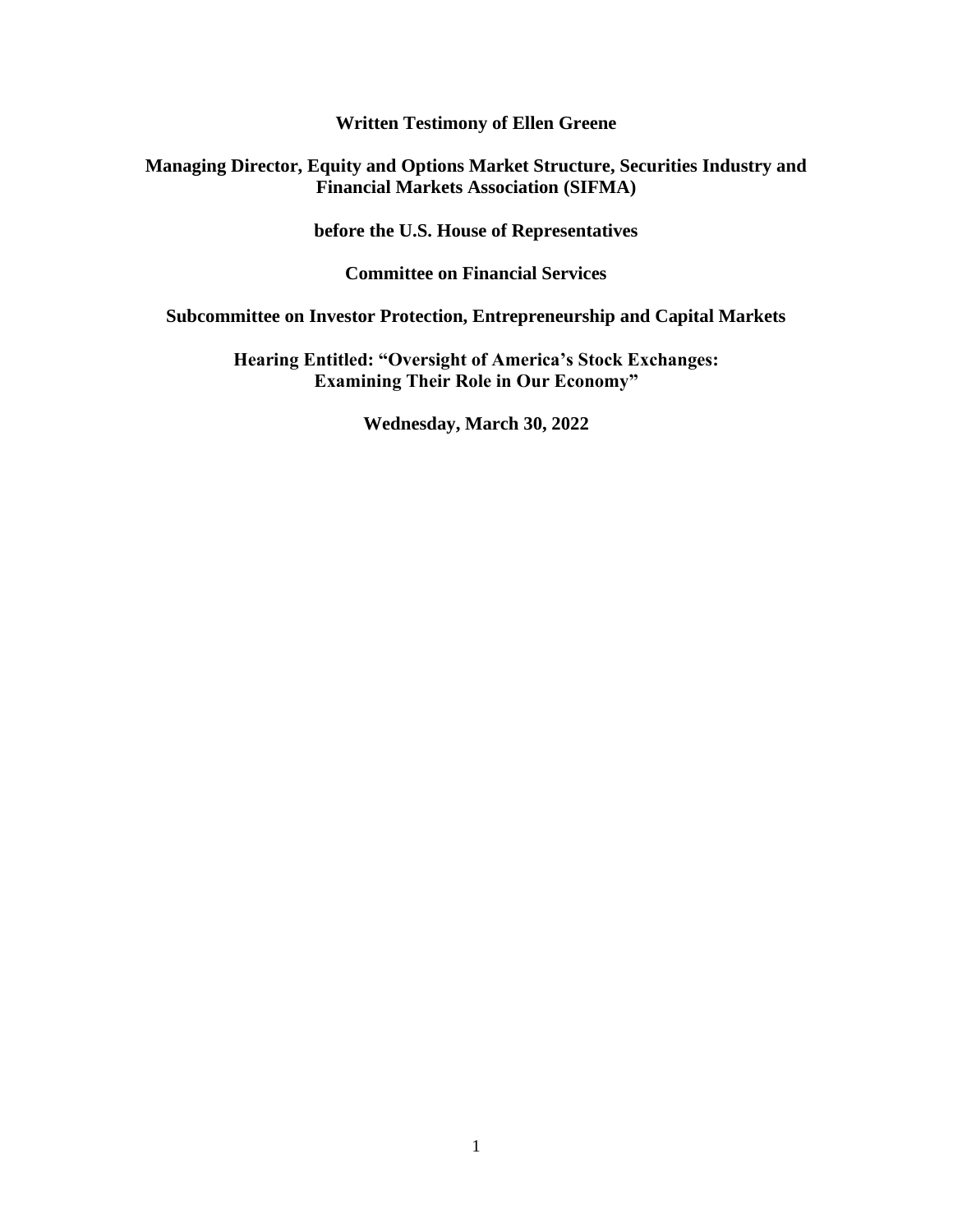Chairman Sherman, Chair Waters, Ranking Members McHenry and Huizenga, and distinguished members of the Subcommittee: thank you for the opportunity to testify on behalf of the Securities Industry and Financial Markets Association (SIFMA). SIFMA is the leading trade association for broker-dealers, investment banks, and asset managers operating in the U.S. and global capital markets. SIFMA's members' combined businesses represent 75 percent of the U.S. broker-dealer sector by revenue and 50 percent of the asset management sector by assets under management.

On behalf of our industry's one million employees, we advocate on legislation, regulation and business policy affecting retail and institutional investors, equity and fixed income markets and related products and services. We serve as an industry coordinating body to promote fair and orderly markets, informed regulatory compliance, and efficient market operations and resiliency. We also provide a forum for industry policy and professional development. Together with our member firms, we are dedicated to driving strong economic growth and job creation and enabling Americans from all walks of life to safely invest and prepare for a financially secure future.

I want to commend and thank the Committee's leaders for convening this hearing and bringing transparency to the critical – but too often overlooked – role of America's stock exchanges in our economy. It is an honor to discuss the urgent need to modernize the selfregulatory system that underpins our equity market structure. Congress formally established that system under the Securities Exchange Act of 1934 (the Exchange Act) but has not updated it since 1975 despite the fundamental transformation of America's exchanges in the 21st Century.

Our equity markets exist to facilitate the capital formation that entrepreneurs, business owners, and companies need to create jobs, grow the economy, and serve their customers and communities. The central goal of the laws governing our equity markets is to protect the interests of the investing public. Most of our federal securities laws meet that standard today, but there are some features of our self-regulatory system that fall short and need to be updated.

In particular, federal securities laws give special privileges to America's exchanges that benefit the exchanges commercially but do not serve the hundreds of millions of Americans whose retirement, education, and personal savings are invested in the capital markets. I will focus my testimony on five such privileges:

- 1. The exchanges have historically been exempted by courts from private liability for damages they cause while performing their regulatory duties but have sought to expand this immunity to damages caused while acting as for-profit entities.
- 2. The exchanges impose non-negotiable limitations on their private liability for damages they cause while acting as for-profit entities, and they set the limitations so low as to have no relation to the financial losses an exchange could cause.
- 3. The exchanges have the unique right to sell and monopolistic power to set the prices of their proprietary data products and related infrastructure, which broker-dealers and other market participants are compelled to purchase for regulatory and competitive reasons.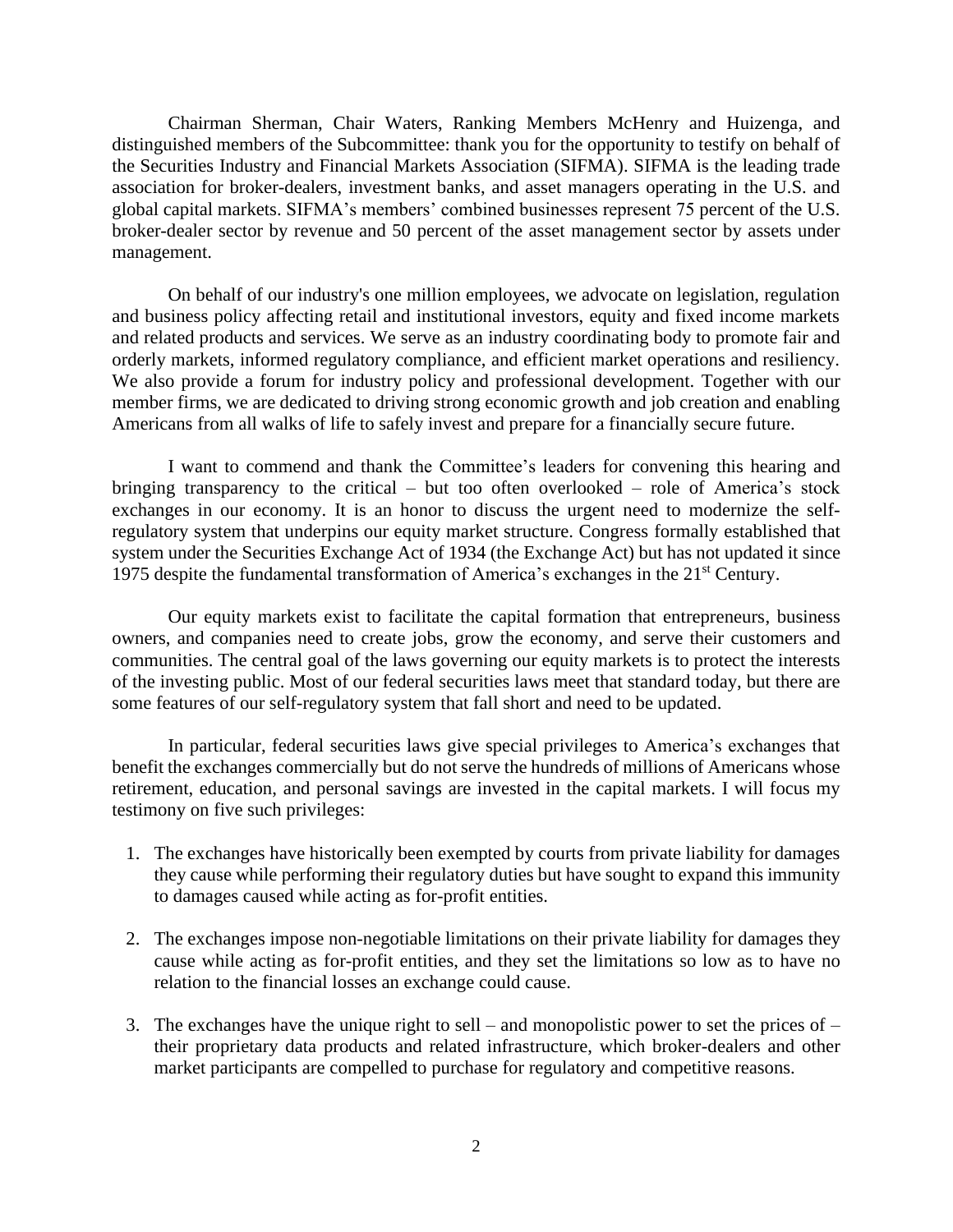- 4. The exchanges exclude their competitors from fully participating in but require them to comply with and help finance – major market initiatives developed as Regulation National Market System (NMS) plans, like the Consolidated Audit Trail (CAT).
- 5. The exchanges have access to broker-dealers' highly valuable intellectual property through the CAT as a result of their overlapping regulatory jurisdictions.

SEC Commissioner Allison Herren Lee summarized the upshot of these special privileges when she said, "Our regulatory regime currently places for-profit trading venues in the position of setting many of the rules and costs for how our markets function."<sup>1</sup> As we have seen throughout history in other areas of our financial system, empowering one group of businesses with advantages granted by the government rather than earned through superior market performance leads to markets that are unfair and uncompetitive and higher prices for consumers.

To protect individual investors and promote the greatest benefits of fair competition, we must modernize the self-regulatory system at the foundation of our equity market structure. This will require Congress to amend the Exchange Act. To that end, this Committee should take up legislation that includes the following five reforms, which I describe in greater detail below:

- 1. Clarify the boundaries of the judicially created doctrine of regulatory immunity by providing that exchanges are not immune from liability for damages they cause while acting as forprofit entities.
- 2. Prohibit exchanges from imposing limitations on their private liability for damages they cause while acting as for-profit entities.
- 3. Require a public comment period and approval by the Securities and Exchange Commission (SEC) before any proposed new fees for proprietary market data, connectivity, and colocation services can become effective.
- 4. Require that entities subject to and involved in financing major market initiatives pursuant to plans adopted under Regulation NMS, like broker-dealers and asset managers, have representation and meaningful voting participation in the initiatives' development and management, with equal access to information as that of the exchanges.
- 5. Limit each exchange's regulatory jurisdiction to its own exchange in order to reduce regulatory duplication and mitigate the inherent conflict of interest between an exchange's commercial business interests and its regulatory obligations.

These reforms will bring our equity markets much closer to the goal that I believe everyone on this Committee shares, which is to serve the interests of the individual investor. The former schoolteacher whose pension allows her to retire comfortably, the working parents saving to send

<sup>1</sup> Statement on Proposed Order for Creation of a New Consolidated Market Data Plan for Equity Market Data, SEC Commissioner Allison Herren Lee, Jan. 8, 2020, available at [\(https://www.sec.gov/news/public-statement/lee](https://www.sec.gov/news/public-statement/lee-statement-proposed-order-creation-new-consolidated-market-data-plan#_ftn4)[statement-proposed-order-creation-new-consolidated-market-data-plan#\\_ftn4\)](https://www.sec.gov/news/public-statement/lee-statement-proposed-order-creation-new-consolidated-market-data-plan#_ftn4).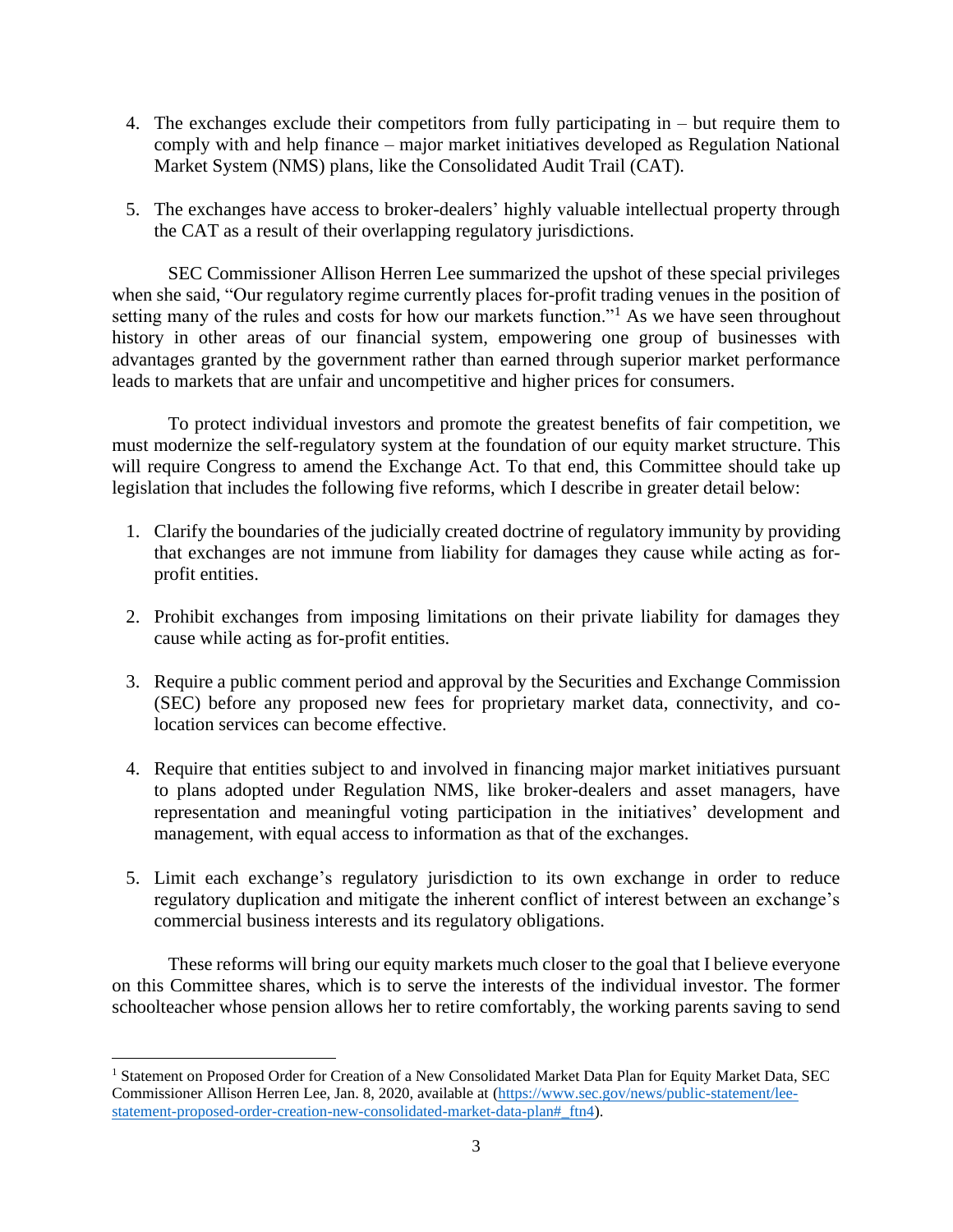their kids to college, the recent graduate who invests a portion of her paycheck each month, and many more like them – these are whose financial futures will benefit the most from these reforms.

For this reason, modernizing the self-regulatory system at the foundation of our equity market structure is not a partisan issue. Members of Congress from both political parties, SEC Commissioners from all backgrounds, and experts from across the industry agree that the selfregulatory system is outdated and failing to protect the interests of the investing public. Enacting these targeted, commonsense reforms offers a rare opportunity for bipartisan cooperation to make a positive difference for the hundreds of millions of Americans<sup>2</sup> – in every state and congressional district in the country – who are invested in the capital markets.

To appreciate the magnitude of the problems and the urgent need for the type of reforms mentioned above and discussed in detail below, it is essential to understand the origins of the selfregulatory system and the fundamental transformation of America's exchanges that began at the turn of the  $21<sup>st</sup>$  Century. This history demonstrates that the rules governing our equity market structure today were established in the 1930s for institutions that no longer exist.

## **The Self-Regulatory System Is a Relic in An Age of For-Profit Exchanges Serving as SROs**

A central feature of our equity markets is the role of America's securities exchanges as self-regulatory organizations (SROs). The roots of the self-regulatory system date back over 200 years to the 1792 Buttonwood Agreement that led to the creation of the first organized stock market in New York. As the capital markets grew and developed into the 20<sup>th</sup> century, exchanges regulated themselves, establishing their own rules that they enforced on their broker-dealer members.

Federal regulation of exchanges began with the Exchange Act, which codified the exchanges' self-regulatory role by requiring all existing securities exchanges to function as SROs and all broker-dealers to be members of an SRO. Congress also expanded exchanges' selfregulatory role by requiring them to register with and carry out their regulatory functions under the supervision of the SEC. As a result, an exchange is required to act as SRO that enforces compliance on its members with both its own rules and federal securities laws. To that end, exchanges have the authority to enforce the rules of their own market as well as the federal securities laws with regard to their own broker-dealer members. This allows the SROs to establish and enforce rules governing their members business activities, conduct examinations of their members, and, where necessary, investigate potential rule violations and bring disciplinary actions against their members.

One of the primary reasons Congress codified this system in 1934 was the exchanges' unique structure as mutualized cooperatives. At that time, each exchange was owned by its members – i.e., the broker-dealers that traded on that exchange – which they operated like a utility without independent commercial interests.

However, this central premise of the self-regulatory system that Congress established in 1934 fundamentally changed in the early 2000s when the exchanges began to demutualize with SEC approval. Today, America's exchanges are for-profit entities, many of which are part of

<sup>2</sup> See, e.g., [\(https://news.gallup.com/poll/266807/percentage-americans-owns-stock.aspx\)](https://news.gallup.com/poll/266807/percentage-americans-owns-stock.aspx).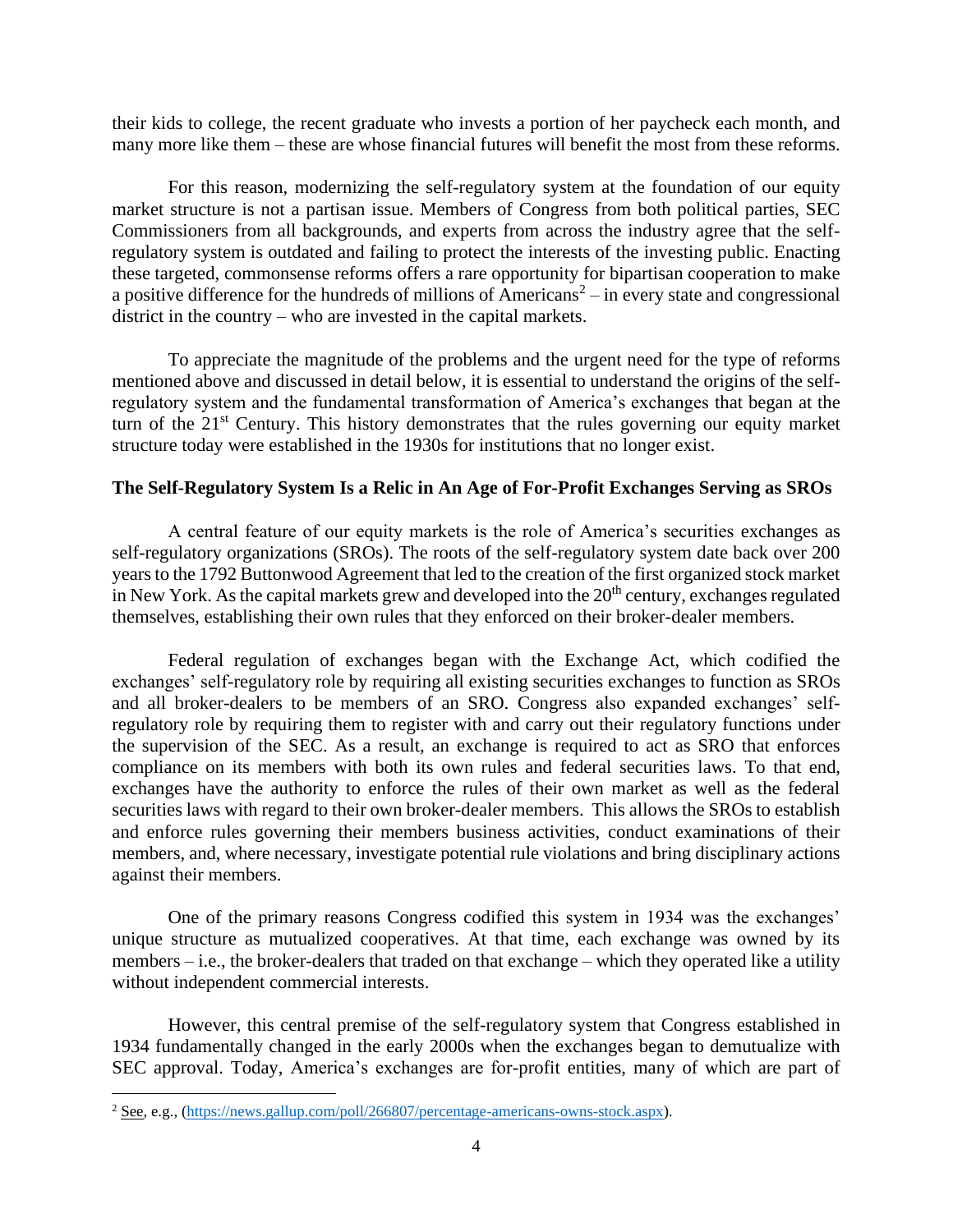publicly traded companies owned by independent shareholders, not mutualized members.<sup>3</sup> As such, America's exchanges today have their own commercial interests that are separate from, and often in direct competition with, those of its broker-dealer members.

The conversion of America's exchanges from mutualized cooperatives to shareholderowned for-profit corporations represented a sea change in the structure of our equity markets. It led the exchanges to expand their commercial activities, driven by their fiduciary duty to their shareholders to maximize profits. To that end, exchanges now sell a range of market data products and connectivity infrastructure and services to deliver that data (e.g., co-location, fiber connectivity, wireless connectivity) to broker-dealers and other market participants. Exchanges also compete directly with broker-dealers for order flow, execution, and order matching services.

The self-regulatory system's delegation of broad regulatory, adjudicatory, and prosecutorial quasi-governmental powers to non-government entities has always been unparalleled among American financial market regulations. But it has become untenable following the exchanges' demutualization. In no other industry would anyone defend the government empowering one group of businesses (i.e., the exchanges) to surveil and regulate the business activities of its customers and competitors.

The only thing more confounding is how long this arrangement has continued without reform. As early as 2004, the SEC recognized that the exchanges' transformation into shareholderowned for-profit corporations created an acute conflict of interest between their commercial business interests and regulatory obligations. In a Concept Release Concerning Self-Regulation, the SEC stated,

SRO demutualization raises the concern that the profit motive of a shareholderowned SRO could detract from proper self-regulation. For instance, shareholder owned SROs may commit insufficient funds to regulatory operations or use their disciplinary function as a revenue generator with respect to member firms that operate competing trading systems or whose trading activity is otherwise perceived as undesirable. Moreover, as with the inherent conflicts discussed above, this conflict can be exacerbated by increased intermarket competition.<sup>4</sup>

This conflict of interest is also exacerbated by the special privileges that were granted to the exchanges, as SROs, when they were member-owned cooperatives, but which have remained in place despite the exchanges' transformation to shareholder-owned for-profit corporations. Below, are summaries of the harm that these special privileges cause the markets, individual investors, and other market participants.

<sup>&</sup>lt;sup>3</sup> There are 24 registered U.S. securities exchange licenses, most of which are part of three major exchange groups (the New York Stock Exchange, Nasdaq, and Cboe). A number of these registered securities exchanges operate sperate equity and options markets through their SRO registrations, so there are, in fact, 32 equity and options exchanges currently operating. On February 17, 2022, the SEC approved a BOX Exchange proposal to establish BSTX as a trading facility of the Exchange.

<sup>4</sup> Concept Release Concerning Self-Regulation, Exchange Act Release, 69 Fed. Reg. 71,256, 71,257 (Dec. 8, 2004), available at [\(https://www.sec.gov/rules/concept/34-50700.pdf\)](https://www.sec.gov/rules/concept/34-50700.pdf).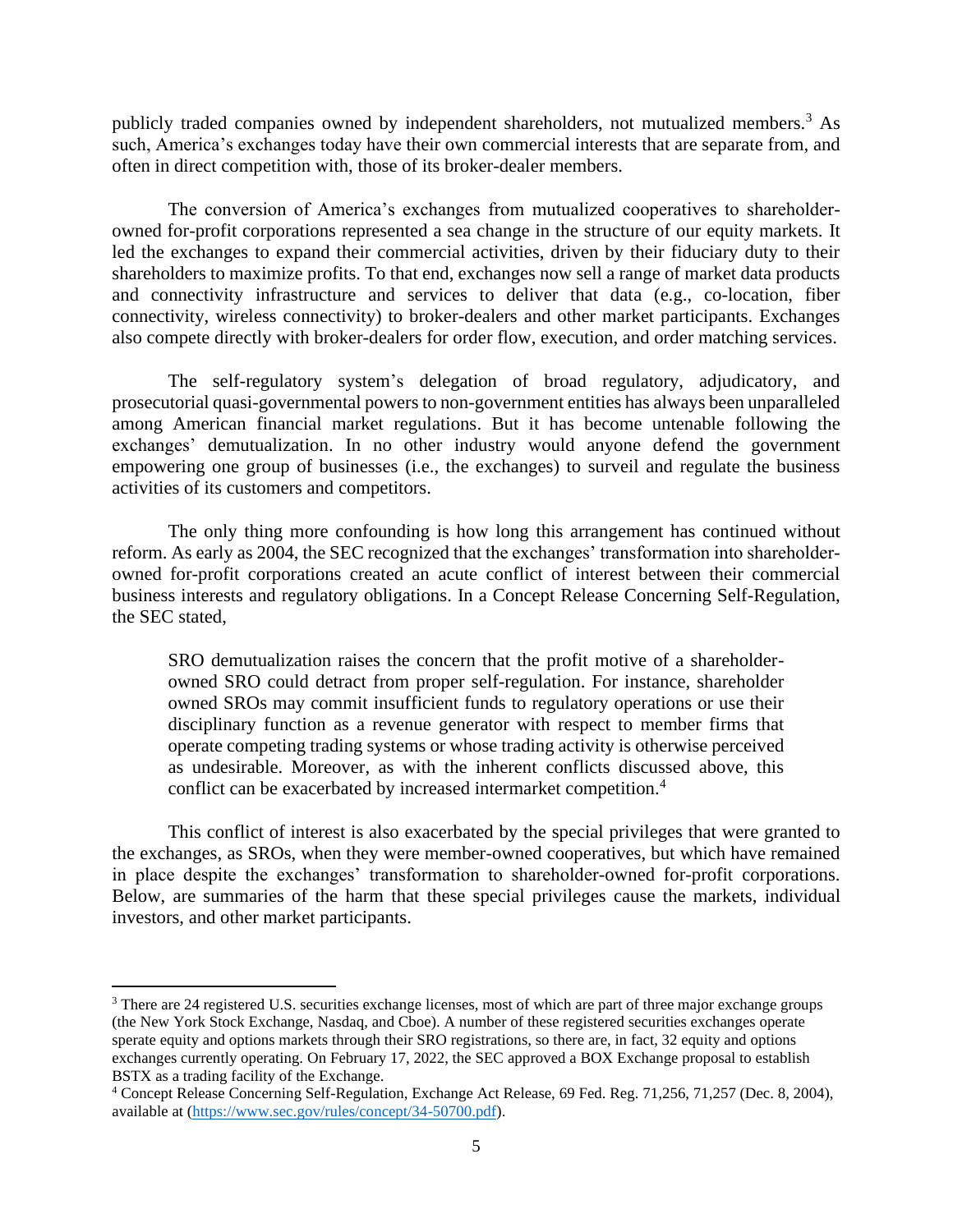#### **The Self-Regulatory System with For-Profit Exchanges Serving as SROs Harms the Markets, Individual Investors, and Other Market Participants**

## *1. Exchanges attempt to apply their judicially-created regulatory immunity to damages they cause while acting in their own commercial interest as for-profit entities*

The exchanges, under the judicially created doctrine of regulatory immunity, have been recognized by the courts to be insulated from private liability for damages they cause while discharging their regulatory duties. Because the SEC, as an agency of the federal government, is entitled to immunity with respect to its own activities, courts have held that an exchange should be entitled to similar immunity when it "steps into the shoes" of the SEC in performing the quasigovernmental regulatory functions delegated to it as an SRO under the Exchange Act.

This doctrine of regulatory immunity emerged when exchanges were member-owned cooperatives with limited commercial interests. However, following the exchanges' demutualization and increased focus on their responsibility to maximize profits for shareholders, they have sought to apply regulatory immunity to all of their activities, including their commercial activities.

For example, Nasdaq claimed that its SRO status immunized the exchange from private liability stemming from its negligence during the initial public offering (IPO) and secondary market trading of Facebook shares on May 18, 2012. Investors in the highly anticipated IPO suffered material financial losses because of a design flaw in Nasdaq's system to match buy and sell orders and what the SEC called "a series of ill-fated decisions" by the exchange's leadership.<sup>5</sup> Nasdaq's failures in technology and decision-making caused orders to be stuck in its system, leading to significant monetary losses for investors, who were made whole by the broker-dealers through which they traded. Nasdaq's negligence in its commercial business activities involved in matching orders led the SEC to charge the exchange with securities laws violations, which the exchange settled by paying a \$10 million penalty to the SEC. Yet for the damages borne by its broker-dealer members arising from those same commercial activities that led to the \$10 million settlement with the SEC, Nasdaq claimed immunity from liability. In connection with this episode, Nasdaq received special approval from the SEC to exceed its rule-based liability limitations to compensate its members in the amount of \$62 million for their losses, which was nowhere near the estimated approximately \$500 million in losses incurred by these firms and market participants.<sup>6</sup>

## *2. Exchanges impose non-negotiable, unreasonably low limitations on their private liability for damages they cause while acting as for-profit entities*

Each exchange has incorporated into its rules non-negotiable limitations on its private liability for damages they cause while acting as for-profit entities, including their activity of operating markets. These limits are legally protected and strictly enforced because the SEC approves the exchanges' rulebooks and the exchanges are obligated to comply with their own rules, and the exchanges set these limits at such low levels that they bear no relation to the financial

<sup>5</sup> Available at [\(https://www.sec.gov/news/press-release/2013-2013-95htm\)](https://www.sec.gov/news/press-release/2013-2013-95htm).

<sup>6</sup> See [\(https://www.latimes.com/business/la-xpm-2013-mar-26-la-fi-facebook-nasdaq-20130326-story.html\)](https://www.latimes.com/business/la-xpm-2013-mar-26-la-fi-facebook-nasdaq-20130326-story.html).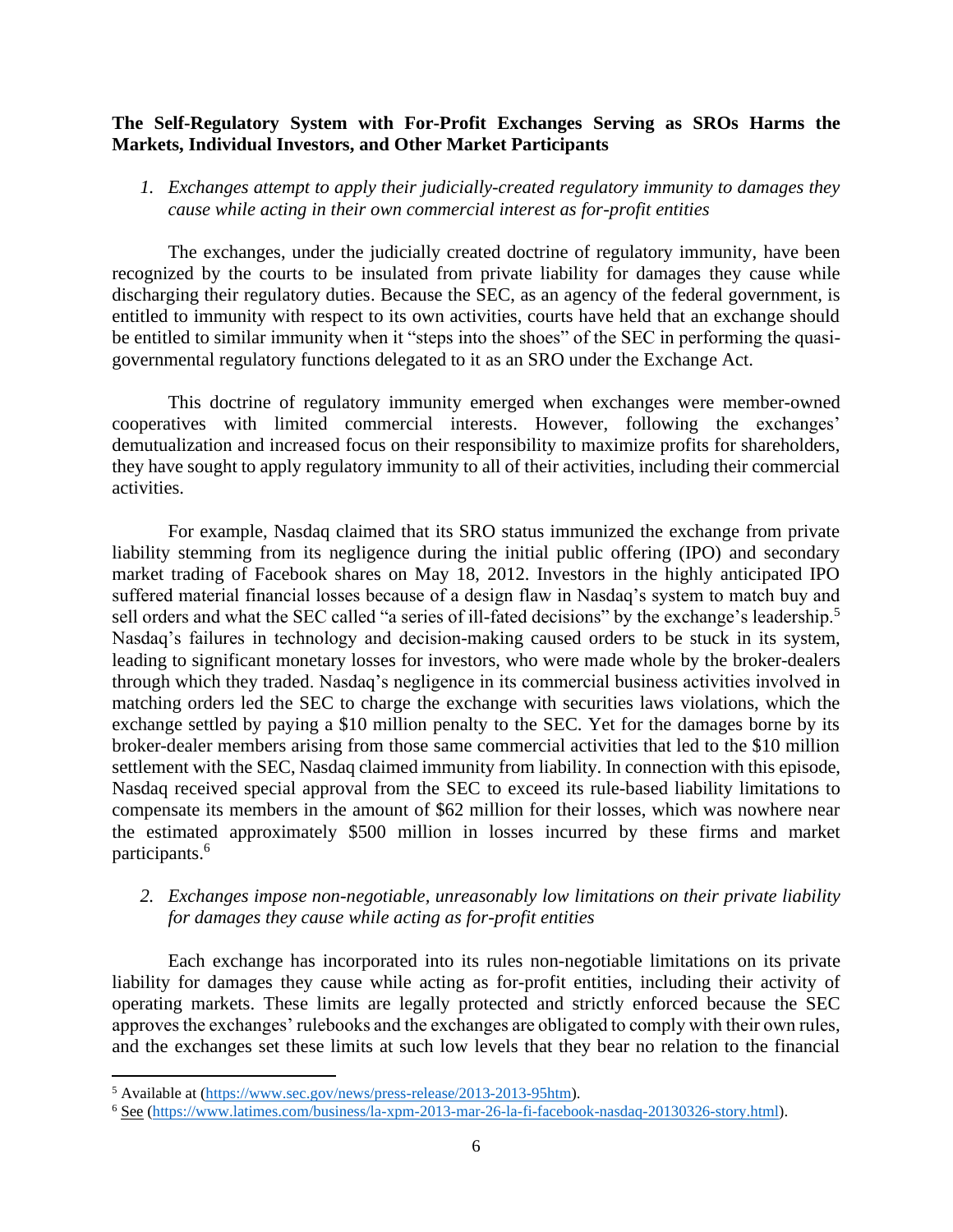losses that an exchange could cause its member firms. As far as we are aware, this governmentapproved authority to limit one's private liability is not afforded to entities in other industries, and certainly not to the exchanges' broker-dealer members with which they do business and compete.

For virtually all commercial entities, like broker-dealers, that may seek to limit their potential liability, such arrangements must be negotiated with their counterparties. And if an agreement is reached, there are judicially recognized exceptions to contractual limitations on liability, such as gross negligence or intentional misconduct. By contrast, exchanges have the power to unilaterally set their liability limits and impose them on their broker-dealer members without recourse. And broker-dealers do not have the power to walk away from doing business with an exchange if they disagree with its liability limits. For example, under the SEC's Regulation National Market System (NMS), broker-dealers are not permitted to trade through the exchange displaying the best available quotation. Broker-dealers executing customer orders must establish direct connectivity to each exchange regardless of whether they would willingly accept that exchange's liability limits.

With such extraordinary government-approved power, it should come as no surprise that the exchanges set their liability limits extremely low compared to the potential damages that they could cause their member firms. Today, most exchanges limit liability to an aggregate of \$500,000 per month, whereas a failure at a single exchange have resulted in claims upwards of several hundred million dollars.

As SIFMA stated in a 2013 letter to the SEC, "Rules-based limits on liability effectively externalize the costs of an exchange's missteps onto its loss-suffering members." This arrangement made sense "when exchanges were actually utilities owned by those members," but it is incompatible with the realities of today's equity markets in which "exchanges are for-profit businesses competing against those members that are forced to absorb losses the exchange causes."<sup>7</sup> Allowing the exchanges to limit their risk of liability for their failures while leaving broker-dealers at risk of unlimited liability is not only patently unfair – it could also harm individual investors. The effects of exchanges' rule-based limitations of liability may factor into broker decisions about the types and amounts of business they conduct on exchange, including potentially decisions about whether to serve as a market maker.

By protecting the exchanges from the consequences of potentially catastrophic loss, rulesbased liability limits do not properly incentivize exchanges to take appropriate measures to mitigate or limit their exposures to losses. To address this gap, the SEC adopted Regulation Systems Compliance and Integrity (SCI) in 2015, which aims to ensure the exchanges remain diligent with their operations and resilient, however, this doesn't mean that systems issues won't arise in the future. Ironically, a common argument made in support of this government-granted privilege is that exchanges need to unilaterally limit their private liability in order to protect themselves from the risk of catastrophic loss, which could cause them to cease operations and potentially create systemic risk for the broader financial markets. Like the self-regulatory system today with for-profit exchanges serving as SROs, this "too big to fail" argument may have been reasonable at some point, but today it is simply outdated.

<sup>7</sup> Available at [\(https://www.sifma.org/wp-content/uploads/2017/05/sifma-submits-comments-to-the-sec-requesting](https://www.sifma.org/wp-content/uploads/2017/05/sifma-submits-comments-to-the-sec-requesting-a-review-of-the-self-regulatory-structure-of-securities-markets.pdf)[a-review-of-the-self-regulatory-structure-of-securities-markets.pdf\)](https://www.sifma.org/wp-content/uploads/2017/05/sifma-submits-comments-to-the-sec-requesting-a-review-of-the-self-regulatory-structure-of-securities-markets.pdf).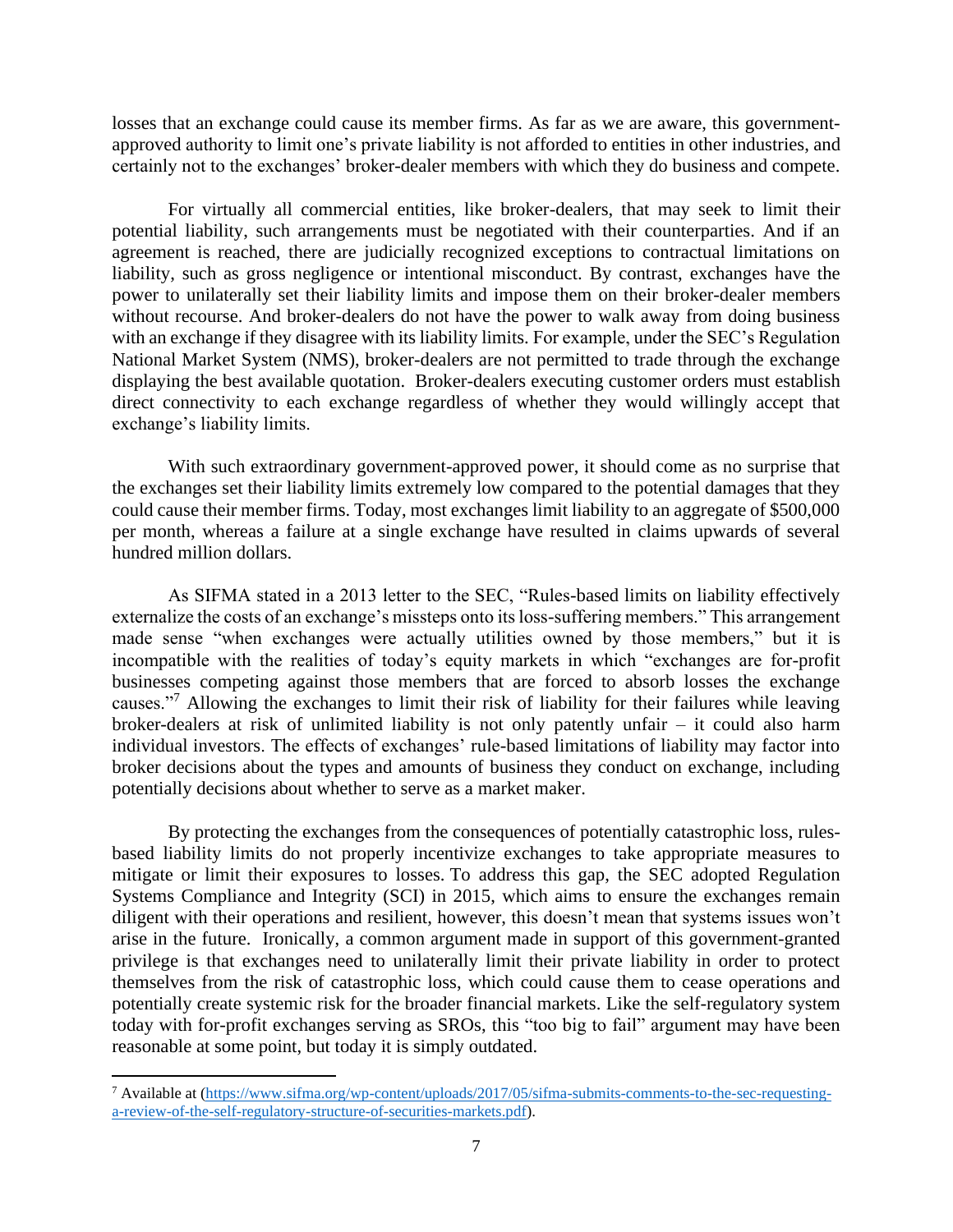Today's equity markets are resilient, supported by 16 equity exchanges. Liquidity is dispersed among these and other trading venues, and market participants can easily send their order flow to other venues if one exchange experiences problems. Gone are the days when the lion's share of trading volume was concentrated in the primary listing market. Recent history has shown that when an individual market is forced to suspend operations because of a systems failure, market-wide trading can continue without interruption. Thus, it is difficult to maintain that the failure of an exchange would pose systemic risk.

#### *3. Exchanges have the unique right to sell – and monopolistic power to set the prices of – their proprietary data products and related infrastructure*

The exchanges have the unique right to sell their proprietary market data – at prices that they have broad power to choose – to broker-dealers and other market participants. The exchanges incur little costs in gathering the data, which is created by their broker-dealer members and their customers and reported to the exchanges. The exchanges aggregate the data and then turn around and sell it to their broker-dealer members and other market participants, who are compelled to purchase it due to various regulatory requirements and/or competitive reasons.<sup>8</sup> In practice, this also means that broker-dealers also must purchase from the exchanges the most up-to-date infrastructure and services necessary to receive and transmit data to the exchanges at the fastest possible speeds. The exchanges also have monopolistic power to set the prices of their own data products and infrastructure, subject to only limited SEC oversight: because each exchange is the sole source of data related to the trading activity on that exchange, market participants cannot substitute one exchange's market data products for another's, and therefore the exchanges face no competitive forces to constrain their prices of data products and infrastructure.

In other words, the exchanges receive valuable market data at virtually no cost from their broker-dealer members and their customers, aggregate it, and then sell it back to broker-dealers and other market participants at prices that have no apparent connection to the costs of producing the data.

Market data is critical to make informed decisions about what and when to buy and sell. Individual and institutional investors are key purchasers and users of market data, either directly or through a broker-dealer, and are therefore significantly impacted by the fees that exchanges charge. Historically, a key to the strength of America's equity markets has been our market data systems that collect from different trading centers quotes and trades for every security and then disseminate to the public that information in a single stream. Yet our current equity market structure is compromised in this regard.

Driven largely by changes brought about by Regulation NMS, each exchange has a monopoly over its proprietary market data products and infrastructure, and broker-dealers are captive customers that have no alternatives. This was evident in an analysis of market data fees published in 2018 by SIFMA and Expand Research, a company of the Boston Consulting Group. The 2018 study showed that "the pricing of equivalent NYSE Integrated, NYSE Arca Integrated

<sup>&</sup>lt;sup>8</sup> On the competitive front, many investment managers require that the broker dealers handling their order flow subscribe to each exchange's proprietary feed.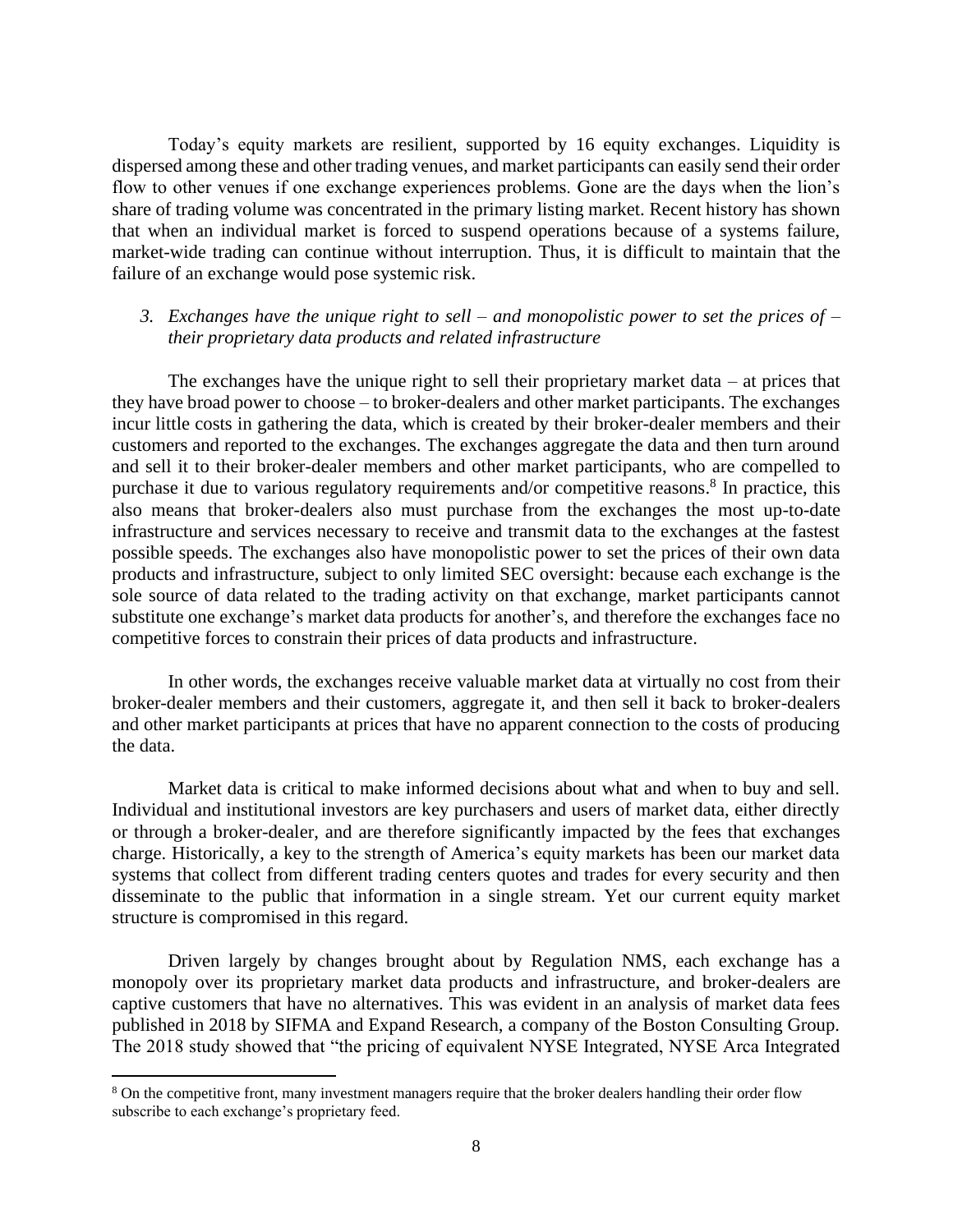and NYSE American Integrated product data increased from 2010 to 2018 by approximately 1,110%, 1,011% and 612% respectively." And "depending on the size and usage" of the consumer, these price increases translated into "as much as a 3,000% increase in total spend" by brokerdealers in 2018 for the equivalent market data content that was received in 2010.<sup>9</sup>

As SIFMA wrote in a letter to the SEC accompanying the 2018 report, "In a competitive market, companies cannot significantly increase prices over cost because if a company earned excess profits, other companies would drive profits down through less expensive products." By contrast, the market for equity market data is defined by the exchanges' monopolistic pricing patterns.

Such pricing patterns also appear immune from the positive price effects of technological advances. As technology improvements drive down costs of data and connectivity, the prices that the exchanges charge for their data products and services continue to increase. As the Healthy Markets Association noted in a 2018 letter to the SEC,

Outside of the exchange connectivity context, pricing for data transmission is generally competitive and one finds little variation from one vendor to the next. Further, rather than double and triple digit fee hikes, actual costs in the sector have been falling for data delivery. While prices for connectivity for all areas outside of the exchange server room have fallen, they have been quite the opposite for the monopoly exchanges.<sup>10</sup>

Under the Exchange Act, exchange market data fees must be "fair and reasonable" and not unfairly discriminatory. The Court of Appeals for the District of Columbia Circuit recognized that the cost of producing the market data must be considered for market data fees to qualify as fair and reasonable.<sup>11</sup> However, transparency into those costs remains limited, even as the exchanges have gained the ability to impose market data fee increases immediately upon filing them with the SEC.

Prior to 2010, an exchange's proprietary market data fee changes were subject to a public notice and comment process before approval or disapproval by the SEC. However, in 2010, the Dodd-Frank Act amended the Exchange Act to provide that exchanges' market data fee changes become immediately effective upon filing. In contrast, the SEC in 2020 adopted requirements that proposed fee changes under NMS Plans – e.g., for consolidated market data products – are subject to a public comment period and approval by the SEC before the proposed fee changes can become effective.

However, changes in the fees that exchanges charge for their proprietary data products are still effective immediately upon filing, after which the SEC has 60 days to suspend the change. By

<sup>9</sup> Available at [\(https://www.sifma.org/wp-content/uploads/2018/10/File-No.-4-729-SIFMA-Comments-on-](https://www.sifma.org/wp-content/uploads/2018/10/File-No.-4-729-SIFMA-Comments-on-Roundtable-on-Market-Data-and-Market-Access-October-24-2018-002.pdf)[Roundtable-on-Market-Data-and-Market-Access-October-24-2018-002.pdf\)](https://www.sifma.org/wp-content/uploads/2018/10/File-No.-4-729-SIFMA-Comments-on-Roundtable-on-Market-Data-and-Market-Access-October-24-2018-002.pdf).

<sup>&</sup>lt;sup>10</sup> Letter from Healthy Markets Association to Brent J. Fields, Secretary, Securities and Exchange Commission, Aug. 23, 2018, available at [\(https://www.sec.gov/comments/sr-box-2018-24/srbox201824-4258035-173056.pdf\)](https://www.sec.gov/comments/sr-box-2018-24/srbox201824-4258035-173056.pdf).

<sup>&</sup>lt;sup>11</sup> See NetCoalition v. Commission, 615 F.3d 525 (D.C. Cir. 2010), but see NetCoalition v. Commission, No. 10-1421 (D.C. Cir. Apr. 30, 2013) (finding that amendment to Exchange Act precluded court from jurisdiction to hear challenge at particular procedural posture).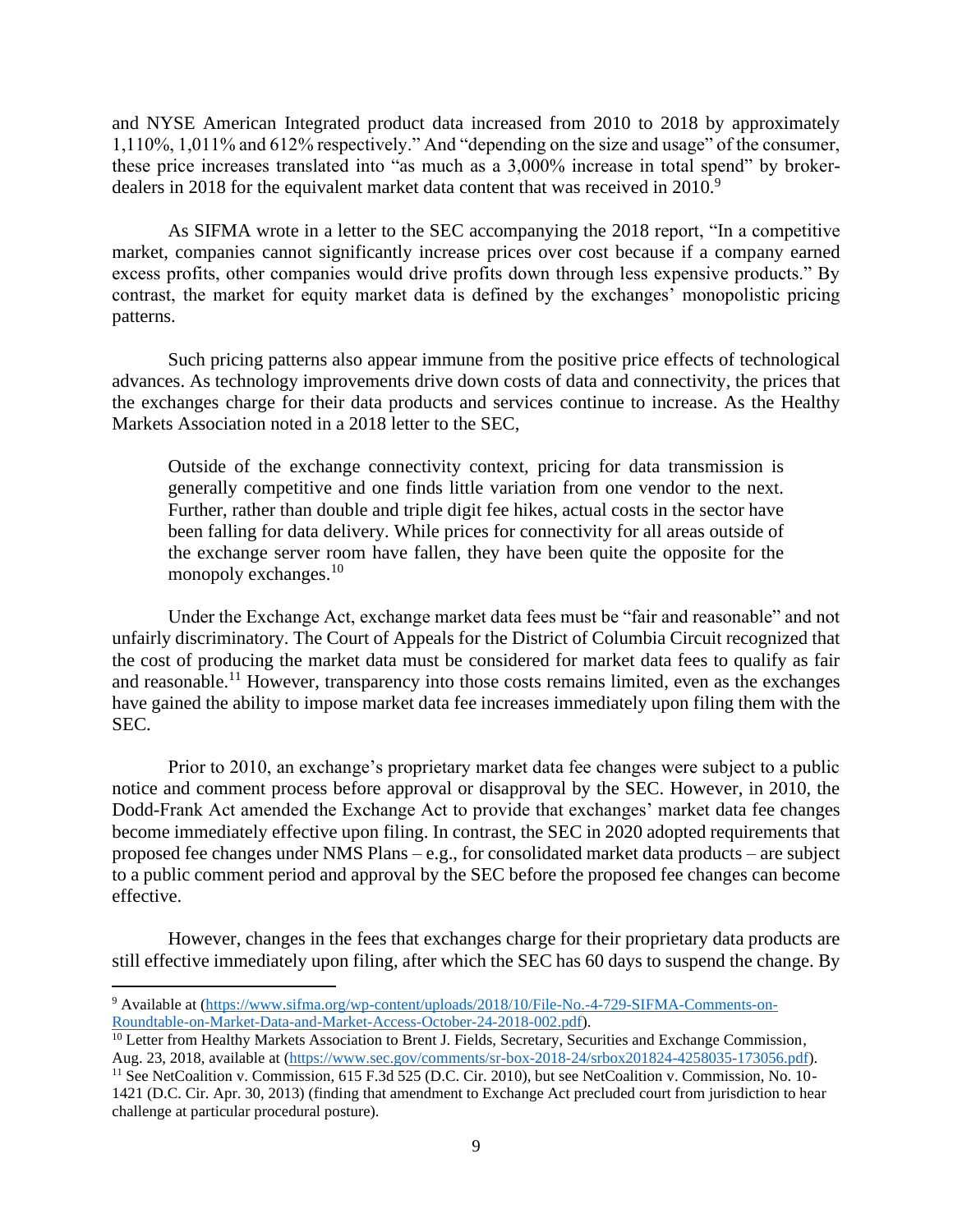creating a presumption that the exchanges' data fee changes comport with the Exchange Act requirements, putting the onus on the SEC to prove otherwise within 60 days, and excluding a formal process for the public to comment prior to the fee changes taking effect, this arrangement facilitates a scenario in which the exchanges have engaged in a practice of increasing fees for their proprietary data and related products with no relation to the costs incurred in developing them.

Often exchanges will make a fee change filing with the SEC, wait just short of 60 days and then withdraw it, and at the same time refile the same fee change, all the while collecting the new fees because such filings are effective immediately upon filing. For example, the MIAX exchanges have filed and refed with the SEC the same fee changes six times between July 2021 and March 2022.<sup>12</sup>

There are multiple methods by which the exchanges exercise their monopolistic power in pricing data fees, but in all cases the upshot is the same: trading costs increase for market participants and individual investors are worse off. In 2018, former SEC Commissioner Robert J. Jackson notably explained the disproportionate impact on the investing public:

The costs of buying and selling American stocks, and therefore participating in our Nation's growth, are often a fraction of what they once were. But it's far from clear whether those developments are attributable to the exchanges' for-profit status. What is clear is that their profit motive gives exchanges every reason to structure stock markets in a way that maximizes their rents. And every time exchanges raise prices, that money comes out of investors' pockets, who pay more to buy and sell stocks than they otherwise might.<sup>13</sup>

The SEC should be commended for unanimously adopting in 2020 a rule to update the governance of the SROs' current equity market data plans. The rule was designed to ensure that consolidated equity market data is distributed fairly and reasonably and provides the content needed to facilitate best execution in today's market. While this rule brings competition to the monopolistic structure of market data, continued holistic reform of the current system governing the distribution of equity market data is needed.

*4. Exchanges exclude their competitors from fully participating in – but require them to comply with and help finance – major market initiatives developed as NMS plans*

Under the Exchange Act, the exchanges and FINRA, as SROs, are authorized to work together to develop facilities of the national market system. And Regulation NMS authorizes two or more SROs, working together, to file with the SEC a national market system plan (NMS plan), which, if approved by the SEC, serves as the governing document for a national market facility. Pursuant to its authority, the SEC has directed the SROs to establish, among other things, the Consolidated Audit Trail (CAT), which is the world's largest securities transaction database, and the Securities Information Processor (SIP) utilities that provide consolidated equity market data to

 $12$  See, e.g., [\(https://www.sec.gov/rules/sro/emerald/2022/34-94257.pdf\)](https://www.sec.gov/rules/sro/emerald/2022/34-94257.pdf).

<sup>&</sup>lt;sup>13</sup> Remarks of Hon. Robert J. Jackson, Jr. before the Healthy Markets Association and George Mason University, Sept. 19, 2018, available at [\(https://www.sec.gov/news/speech/jackson-unfair-exchange-state-americas-stock](https://www.sec.gov/news/speech/jackson-unfair-exchange-state-americas-stock-markets)[markets\)](https://www.sec.gov/news/speech/jackson-unfair-exchange-state-americas-stock-markets).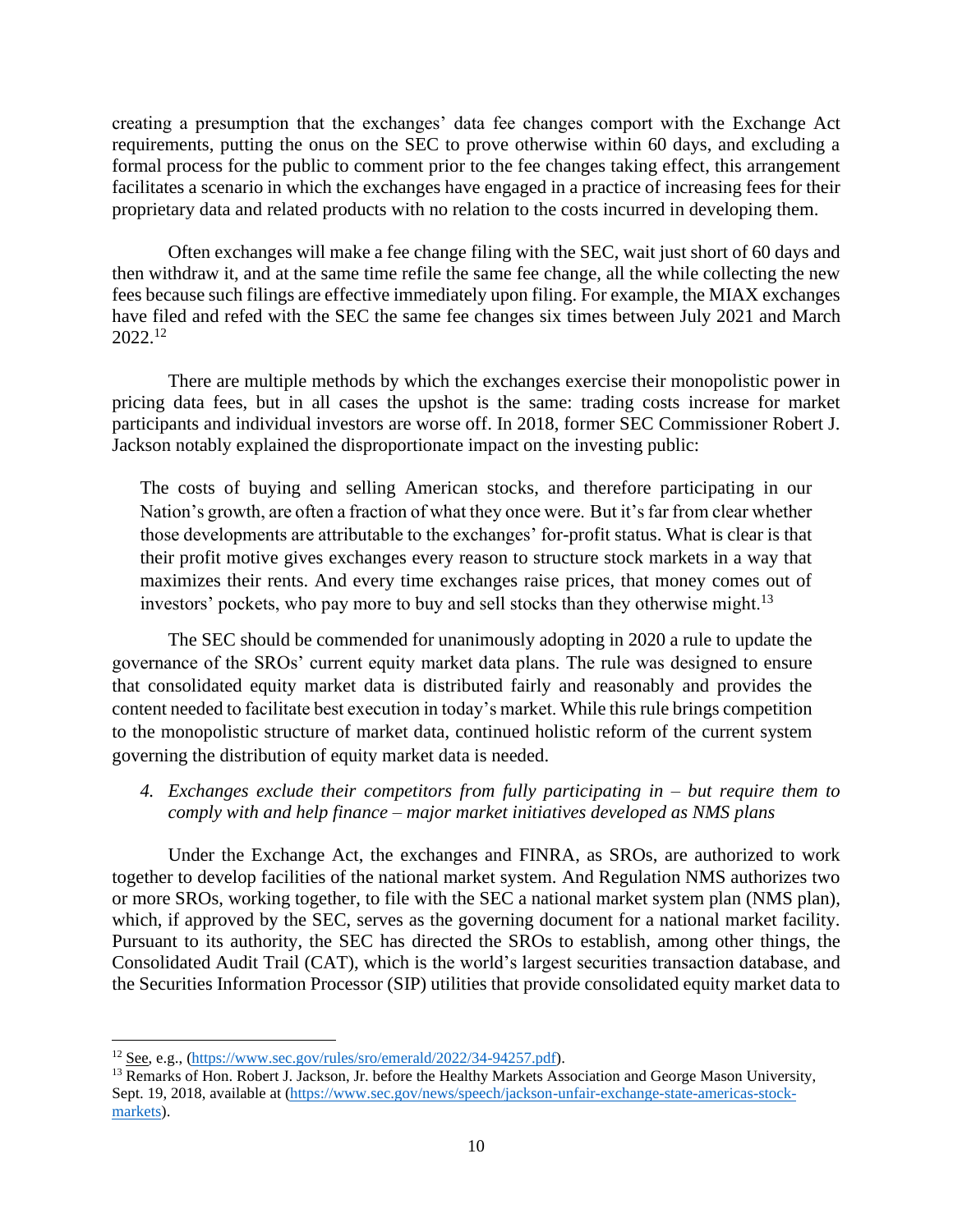the marketplace. Pursuant to the CAT NMS plan, broker-dealers are required to report information on each of their securities transactions to the CAT database.

Recently, the SEC determined that the Exchange Act does not prohibit non-SRO market participants, such as broker-dealers and asset managers, from serving as fully participating members of the NMS Operating Committees. In this regard, the SEC recently approved a new governance structure for the new equity market data plan governing the distribution of consolidated equity market data, the CT Plan, that permits for the first-time non-SROs to participate as full members of the plan's operating committee. However, the exchanges have sued the SEC over the CT Plan's governance structure, challenging the SEC's authority to allow non-SRO participants on the operating committee, to block this rulemaking from taking effect, and the matter currently sits with the DC Circuit.

Indeed, prior to this recent SEC action, the SROs historically have excluded non-SRO market participants from joining NMS Plan Operating Committees. As a result, the exchanges and FINRA have had exclusive control over NMS Plans and the operations of the associated market facilities, like the CAT, even though broker-dealers are responsible for complying with NMS plans' requirements and financing their operations. Denying industry members equal representation on the NMS Plan Operating Committees and the opportunity to inform the governance of critical market facilities undermines the strength of our equity markets.

Relatedly, the SEC uses NMS Plans, rather than direct rulemaking, to implement significant changes to the equity markets. Compared to direct SEC rulemaking, this NMS process lacks meaningful industry input and has been controlled by the SROs through the NMS Operating Committees.

## *5. Exchanges have access to broker-dealers' highly valuable intellectual property through the CAT as a result of their overlapping regulatory jurisdictions*

Under the Exchange Act, each equity and options exchange (currently there are 32) and FINRA, as SROs, are required to examine and enforce compliance by its broker-dealer members with both its own rules and federal securities laws. Given that many broker-dealers need to be members of multiple exchanges to conduct their businesses, this system of overlapping SRO jurisdiction leads to regulatory duplication.<sup>14</sup> More importantly, it gives exchanges access to broker-dealers' proprietary trading strategies – i.e., intellectual property with high commercial value – by allowing each exchange to see, through the CAT, the trading activity of its brokerdealer members across all exchanges of which they are members.<sup>15</sup> Prior to the staged implementation of CAT, the ability of an exchange to access their broker-dealer members' cross-

<sup>&</sup>lt;sup>14</sup> While efforts have been made over the years to centralize SRO regulatory functions in FINRA, these efforts have been eroding recently due to some large exchange groups taking back regulatory functions that they had previously delegated to FINRA.

<sup>&</sup>lt;sup>15</sup> In August of 2020, former SEC Chairman Clayton and senior Commission staff released an update on the implementation progress of the CAT that stated, "One of the outcomes of CAT implementation that has been discussed is the enhanced availability of cross-market order lifecycle data. This enhancement, as a matter of operational capability, will enable multiple SROs to have access to cross-market data previously unavailable to them." See "Update on the Consolidated Audit Trail: Data Security and Implementation Progress" available at [\(https://www.sec.gov/news/public-statement/clayton-kimmel-redfearn-nms-cat-2020-08-21\)](https://www.sec.gov/news/public-statement/clayton-kimmel-redfearn-nms-cat-2020-08-21).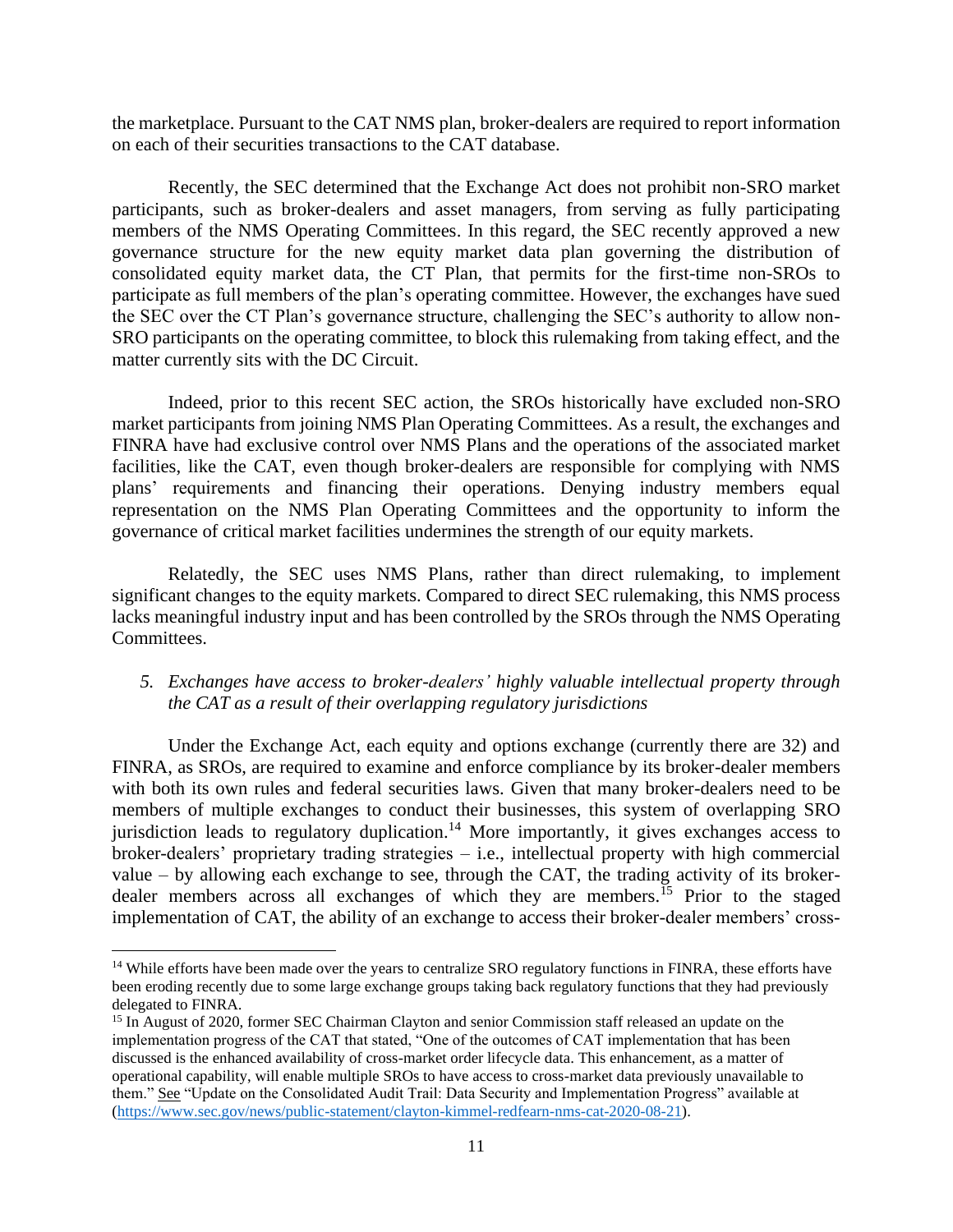market trading activity was constrained by a process in which as a general matter, one SRO's regulatory arm would request the data from another SRO's regulatory arm through the Intermarket Surveillance Group (ISG). However, at this stage of CAT implementation now allows an exchange to view the trading data from all the markets of which its broker-dealers are members without having to request data through the ISG.

Exchanges are permitted to access and use their broker-dealer members' cross-market trading data only for regulatory purposes, and the SEC's August 2020 CAT Data Security Proposal includes further clarifications of and limitations on the scope of regulatory purposes for which the exchanges can use this data, though this proposal has not yet been adopted and is being actively opposed by some exchanges.<sup>16</sup> However, market participants are extremely concerned that the revenue pressures on for-profit exchanges could lead them to misuse the CAT data for commercial purposes, such as a new order types. Moreover, the use of any CAT data beyond the regulatory purpose for which an exchange seeks it, or even outside of a regulatory context, is a critical security concern for the CAT and the investors whose information is contained within the CAT database, as the SEC has recognized.

## **Legislative Reforms to Protect the Individual Investor and the Interests of the Investing Public**

Legislation is needed to bring the rules governing America's exchanges in line with the realities of the markets today and to ensure the self-regulatory system serves the interests of the hundreds of millions of Americans who are invested in the capital markets. Toward that end, this Committee should take up legislation that includes the five reforms described below.

These reforms are consistent with recommendations made by the U.S. Department of the Treasury in its 2017 report, *A Financial System that Creates Economic Opportunities – Capital Markets.*<sup>17</sup> In that report, Treasury recommended comprehensive reviews of the roles, responsibilities, and capabilities of SROs, as well as operational, structural, and governance improvements to the SRO framework. Importantly, these reforms do not infringe on the exchanges' important role in capital formation and would not disrupt the capital markets. To the contrary, these legislative recommendations are urgently needed to ensure that individual investors can fully benefit from participating in the markets.

# *1. Restrict Regulatory Immunity*

Congress should amend the Exchange Act to provide that exchanges are not immune from lawsuits arising out of their commercial activities. This approach would codify the view taken by the SEC in a 2016 amicus brief, which stated that "absolute immunity is properly afforded to the exchanges when they are engaged in their traditional self-regulatory functions – in other words,

<sup>&</sup>lt;sup>16</sup> See Release No. 34-89632 (August 21, 2020), 85 FR 65990 (October 16, 2020). See also Nasdaq Comment Letter (December 2, 2020), available at [\(https://www.sec.gov/comments/s7-10-20/s71020-8084827-226094.pdf\)](https://www.sec.gov/comments/s7-10-20/s71020-8084827-226094.pdf); Cboe Comment Letter (December 2, 2020), available at [\(https://www.sec.gov/comments/s7-10-20/s71020-8088156-](https://www.sec.gov/comments/s7-10-20/s71020-8088156-226116.pdf) [226116.pdf\)](https://www.sec.gov/comments/s7-10-20/s71020-8088156-226116.pdf); NYSE Comment Letter (December 2, 2020), available at [\(https://www.sec.gov/comments/s7-10-](https://www.sec.gov/comments/s7-10-20/s71020-8083358-226075.pdf) [20/s71020-8083358-226075.pdf\)](https://www.sec.gov/comments/s7-10-20/s71020-8083358-226075.pdf).

<sup>&</sup>lt;sup>17</sup> Available at [\(https://home.treasury.gov/system/files/136/A-Financial-System-Capital-Markets-FINAL-](https://home.treasury.gov/system/files/136/A-Financial-System-Capital-Markets-FINAL-FINAL.pdf)[FINAL.pdf\)](https://home.treasury.gov/system/files/136/A-Financial-System-Capital-Markets-FINAL-FINAL.pdf).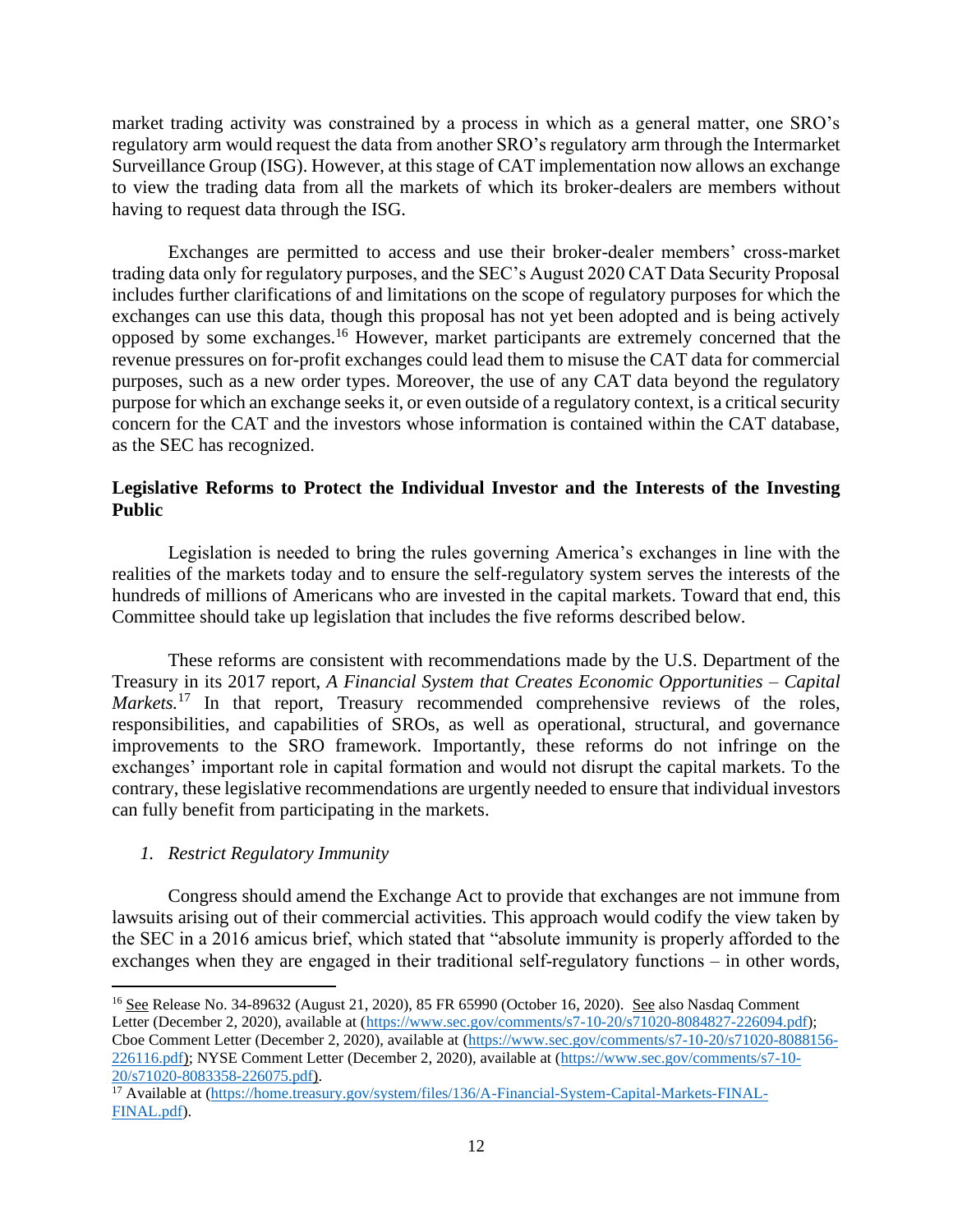when the exchanges are acting as regulators of their members" whereas "immunity does not properly extend to functions performed by an exchange itself in the operation of its own market, or to the sale of products and services arising out of those functions."<sup>18</sup>

## *2. Reform Exchanges' Rule-Based Limitations on Liability*

Congress should amend the Exchange Act to prohibit exchanges from creating rule-based limitations on liability. This reform would strengthen market-based discipline on our equity markets, creating incentives for exchanges to make responsible decisions in operating their markets and to maintain financial resources to absorb the consequences of any failure without relying on other market participants.

## *3. Require Public Comment and SEC Approval Before Implementing Data Fee Changes*

Congress should amend the Exchange Act to require a public comment period and approval by the SEC before any proposed new fees for proprietary exchange market data, connectivity and co-location services can become effective, similar to the SEC's 2020 requirements for NMS Plan fee filings This reform would ensure that impacted market participants are able to meaningfully voice concerns to the SEC about such fee changes.

## *4. Expand NMS Plan Governance*

Congress should amend the Exchange Act to clearly and explicitly provide that industry representatives, such as broker-dealers and asset managers, have meaningful voting participation in the governance of NMS Plans, with transparent access to the same information that exchanges currently receive. Representation by market participants will expand the insight and value of the Operating Committees governing the various NMS Plans. This change would also be consistent with the current Exchange Act statutory requirement that broker-dealers have representation on the boards of the exchanges themselves. Further, the SEC should be encouraged to rely on their own, direct rulemaking, rather than using NMS Plans to impose significant changes on the marketplace – doing so would significantly reduce the conflicts created by allowing for-profit exchanges to develop NMS systems directly impacting their broker-dealer competitors

# *5. Limit SRO Status of Exchanges*

Congress should limit exchange SRO status such that each exchange can enforce only the rules of its own exchange, thus reducing unnecessary and inefficient regulatory duplication. One example of the beneficial effects of this reform is that it would place clear guardrails on the ability of exchanges to use CAT data in a manner designed to protect the investing public. This recommendation would not impact the ability of an exchange to set and enforce its own listing standards.

<sup>&</sup>lt;sup>18</sup> Brief of the SEC, Amicus Curiae, City of Providence, Rhode Island v. Bats Global Markets, Inc. et al. Available at [\(https://www.sec.gov/litigation/briefs/2016/providence-bats-global-markets-1116.pdf\)](https://www.sec.gov/litigation/briefs/2016/providence-bats-global-markets-1116.pdf).